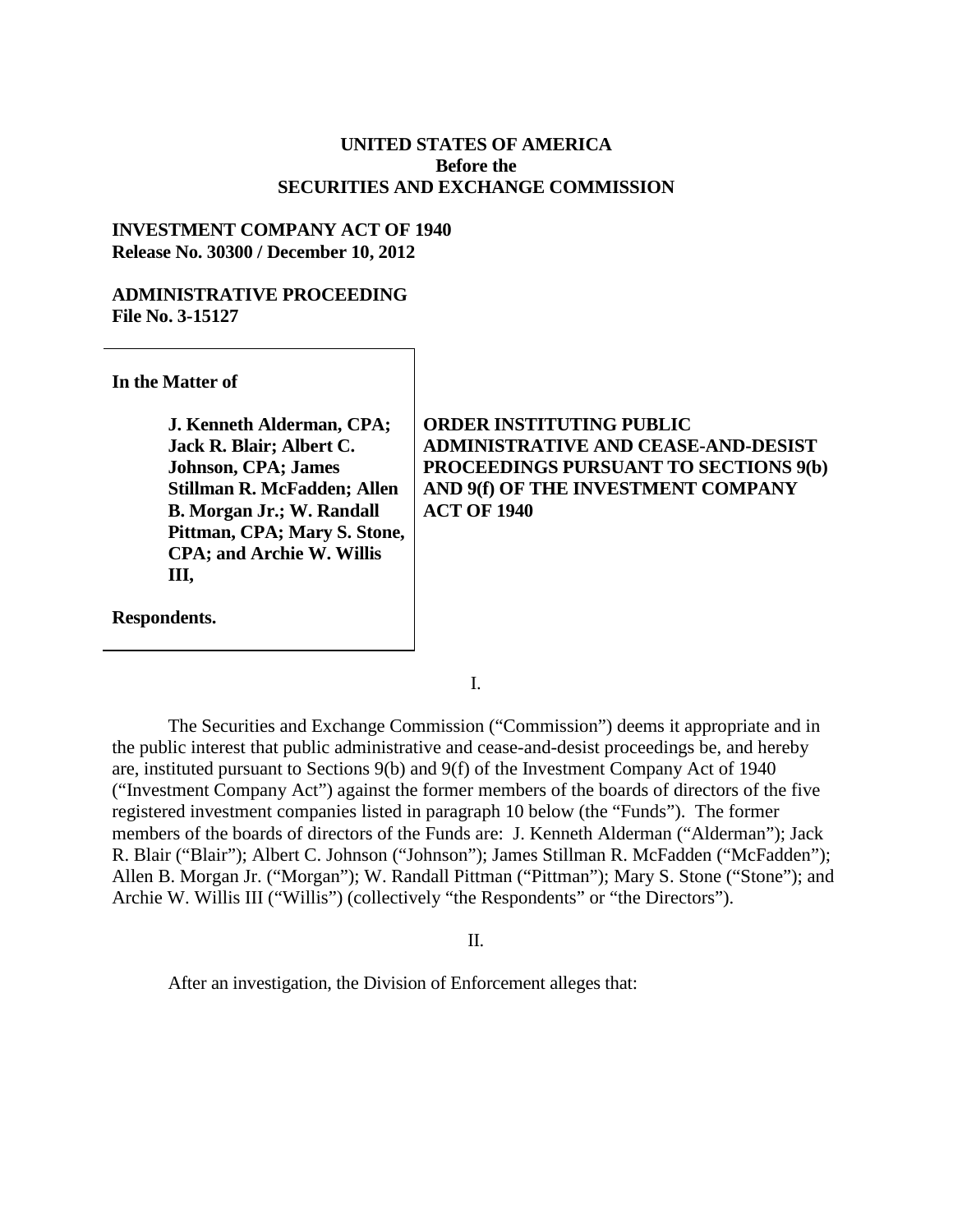# SUMMARY

1. Between at least January 2007 and August 2007 (the "Relevant Period"), significant portions of the Funds' portfolios contained below-investment grade debt securities, some of which were backed by subprime mortgages, for which market quotations were not readily available. Under the Investment Company Act, those securities were required to be valued at fair value as determined in good faith by the Directors. In discussing fund directors' statutory fair valuation obligations, the Commission has stated that directors must "determine the method of arriving at the fair value of each such security. To the extent considered necessary, the board may appoint persons to assist them in the determination of such value, and to make the actual calculations pursuant to the board's direction. The board must also, consistent with this responsibility, continuously review the appropriateness of the method used in valuing each issue of security in the company's portfolio."<sup>[1](#page-1-0)</sup> The Directors did not specify a fair valuation methodology pursuant to which the securities were to be fair valued. Nor did they continuously review the appropriateness of the method to be used in valuing each issue of security in the company's portfolio. Instead, the Directors delegated their responsibility to determine fair value to a valuation committee without providing any meaningful substantive guidance on how those determinations should be made. In addition, they made no meaningful effort to learn how fair values were actually being determined. They received at best only limited information on the factors considered in making fair value determinations and almost no information explaining why particular fair values were assigned to portfolio securities. These failures were particularly egregious given that fair valued securities made up the majority—and in most cases upwards of 60%—of the Funds' net asset values ("NAVs").

# A. RESPONDENTS

2. J. Kenneth Alderman, 60 years of age and a resident of Birmingham, Alabama, was an interested director of the Funds beginning in 2003 and during the entire Relevant Period. He is a Certified Public Accountant ("CPA"), licensed in Florida and Alabama, and is a Chartered Financial Analyst.

3. Jack R. Blair, 70 years of age and a resident of Germantown, Tennessee, was an independent director and a member of the Audit Committee of the Funds beginning in 2005 and during the entire Relevant Period. He was also designated as an Audit Committee Financial Expert. Blair has never held any professional licenses.

4. Albert C. Johnson, 68 years of age and a resident of Hoover, Alabama, was an independent director and a member of the Audit Committee of the Funds beginning in 2005 and during the entire Relevant Period. He was also designated as an Audit Committee Financial Expert. Johnson is a CPA currently licensed in Alabama and Texas.

5. James Stillman R. McFadden, 55 years of age and a resident of Germantown, Tennessee, was an independent director and a member of the Audit Committee of the Funds beginning in 2002 and during the entire Relevant Period. He was also designated as an Audit Committee Financial Expert. He has never held any professional licenses.

<span id="page-1-0"></span> $<sup>1</sup>$  Accounting Series Release No. 118 ("ASR 118").</sup>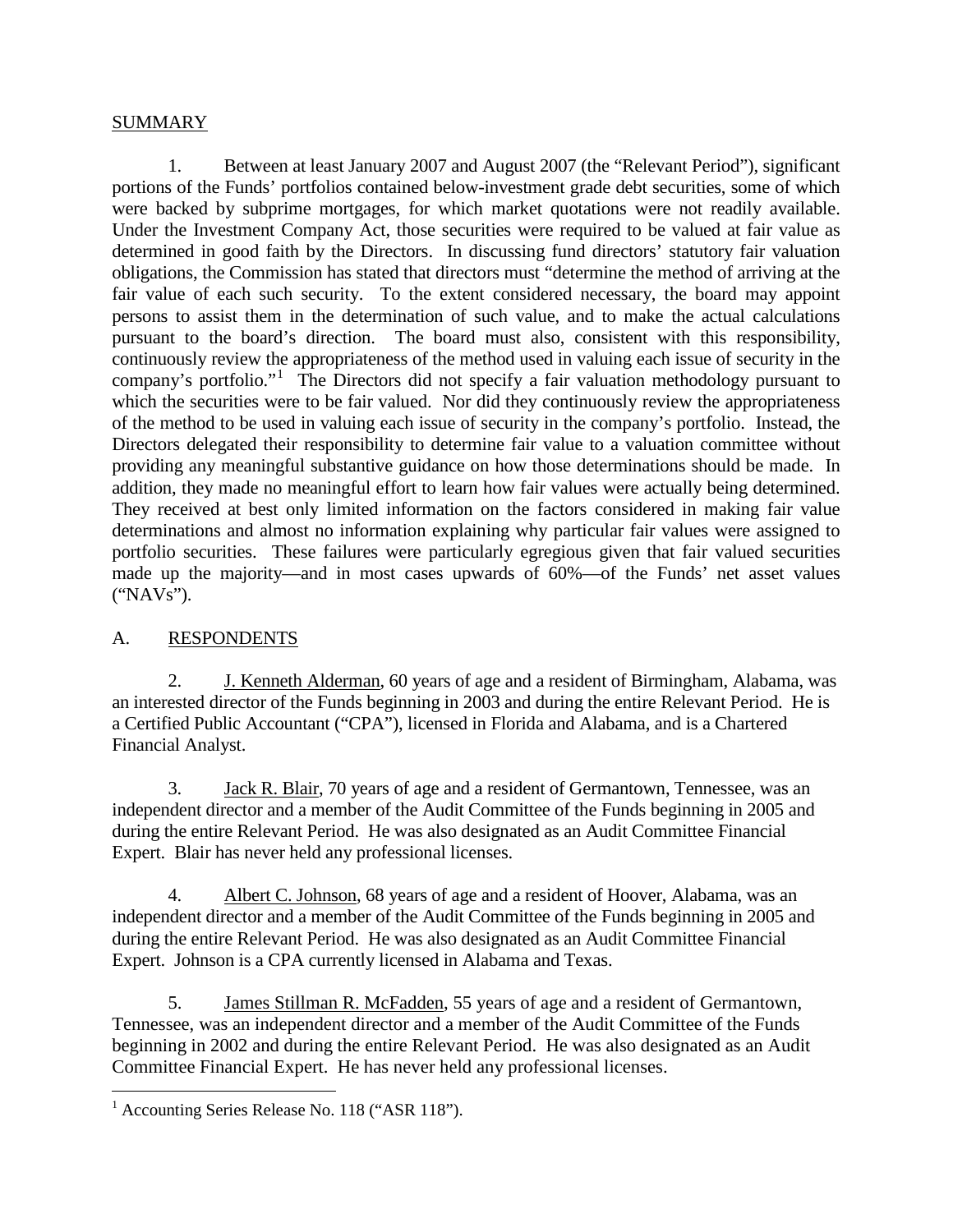6. Allen B. Morgan Jr., 70 years of age and a resident of Memphis, Tennessee, was an interested director of the Funds beginning in 2002 and during the entire Relevant Period, and was Chairman and CEO of Morgan Keegan until he retired in December 2003.

7. W. Randall Pittman, 59 years of age and a resident of Birmingham, Alabama, was an independent director and a member of the Audit Committee of the Funds beginning in 2003 and during the entire Relevant Period. He was also designated as an Audit Committee Financial Expert. Pittman is a CPA licensed in Alabama.

8. Mary S. Stone, 62 years of age and a resident of Birmingham, Alabama, was an independent director and Chairman of the Audit Committee of the Funds beginning in 2003 and during the entire Relevant Period. She was also designated as an Audit Committee Financial Expert. Stone is a CPA licensed in Florida.

9. Archie W. Willis III, 54 years of age and a resident of Memphis, Tennessee, was an independent director and a member of the Audit Committee of the Funds beginning in 2002 and during the entire Relevant Period. He was also designated as an Audit Committee Financial Expert. Willis has never held any professional licenses.

# B. OTHER RELEVANT ENTITIES

10. The Funds consisted of five registered investment companies: (i) RMK High Income Fund, Inc.; (ii) RMK Multi-Sector High Income Fund, Inc.; (iii) RMK Strategic Income Fund, Inc.; (iv) RMK Advantage Income Fund, Inc.; and (v) Morgan Keegan Select Fund, Inc. ("Select Fund"). The Select Fund was an open-end company with a fiscal year end of June 30 that contained three open-end series—the Select High Income portfolio, the Select Intermediate Bond portfolio, and the Select Short Term Bond portfolio. The other funds were closed-end funds with a fiscal year end of March 31. During the Relevant Period, each Fund had a board of directors that consisted of two interested directors and six independent directors. All of the independent directors sat on each Fund's Audit Committee. The closed-end funds calculated and published daily NAVs, although these were not the basis of transactions in their shares.

11. Morgan Asset Management, Inc. ('Morgan Asset") is an investment adviser registered with the Commission, and Morgan Keegan & Company, Inc. ("Morgan Keegan") is a broker-dealer and an investment adviser registered with the Commission. Both were headquartered in Memphis, Tennessee. During the Relevant Period, Morgan Asset served as the investment adviser for the Funds and Morgan Keegan provided accounting services to the Funds through its Fund Accounting group ("Fund Accounting").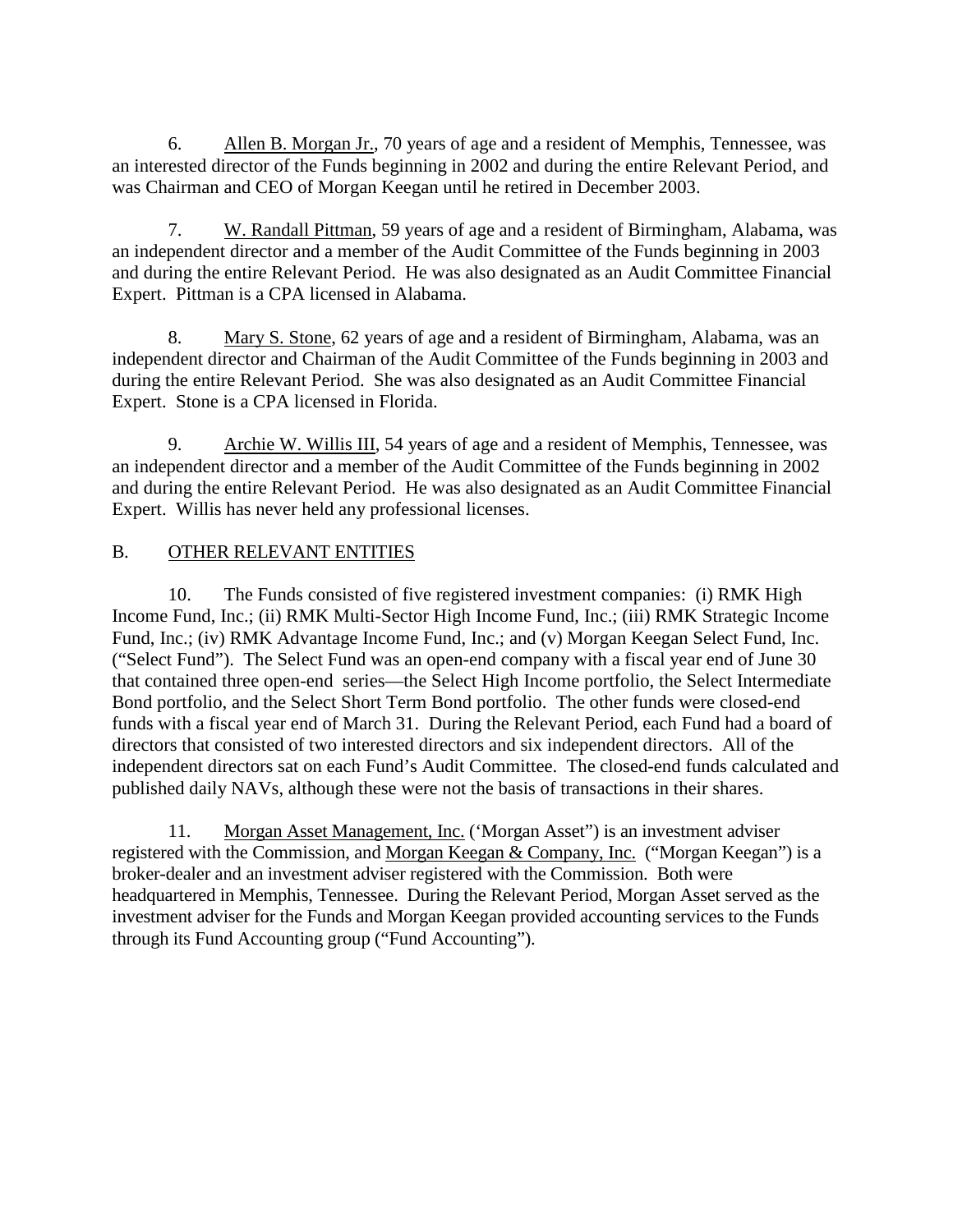# C. OVERVIEW OF THE FUNDS

12. As of March 31, 2007, the Funds held securities with a combined net asset value of approximately \$3.85 billion. The Funds owned many of the same securities and almost all of the Funds invested the majority of their total assets in complex securities known as structured products that included collateralized debt obligations, collateralized mortgage obligations, collateralized loan obligations, home-equity loan-backed securities, various types of asset-backed securities, and certificate-backed obligations.

13. The Funds' filings with the Commission disclosed that their assets would be concentrated in below-investment grade debt securities, which carried inherent risks such as more frequent and pronounced changes in the perceived creditworthiness of issuers, greater price volatility, reduced liquidity, and the presence of fewer dealers in the market for such securities. Another, particularly relevant characteristic of the Funds' holdings was their significant concentrations in mortgage-backed securities.

14. A significant number of the structured products held by the Funds were subordinated tranches of various securitizations, for which market quotations were not readily available during the Relevant Period. As a result, a large percentage of the Funds' portfolios had to be fair valued as determined in good faith by the Funds' boards, in accordance with the requirements of Section 2(a)(41)(B) of the Investment Company Act. As of March 31, 2007, more than 60% of the NAV of each of the four closed-end funds was required to be fair valued. As of June 30, 2007, more than 50% of the NAV of each of the two largest open-end series was fair valued.

# D. RESPONDENTS DELEGATE THEIR VALUATION RESPONSIBILITIES WITH MINIMAL GUIDANCE

15. In the Funds' Policy and Procedure Manual (the "Manual"), the Directors delegated to Morgan Asset "the responsibility for carrying out certain functions relating to the valuation of portfolio securities . . . in connection with calculating the NAV per share of the Funds." The Manual also stated that "portfolio securities for which market quotations are readily available are valued at current market value [while] . . . . [a]ll other portfolio securities will be valued at 'fair value' as determined in good faith by [Morgan Asset] in accordance with the Funds' Valuation Procedures.

16. The Funds' Valuation Procedures within the Manual stated more specifically that "[w]hen price quotations for certain securities are not readily available from the sources noted above [i.e., sources of market prices] or if the available quotations are not believed to be reflective of market value, those securities shall be valued at "fair value" *as determined in good faith by [Morgan Asset's] Valuation Committee*." [Emphasis added] The Valuation Procedures then listed various general and specific factors, which the Valuation Committee was supposed to consider when making fair value determinations. The "General Factors" listed were (i) the fundamental analytical data relating to the investment; (ii) the nature and duration of restrictions on disposition of the securities; and (iii) an evaluation of the forces which influence the market in which these securities are purchased and sold." The "Specific Factors" listed were: (i) type of security; (ii)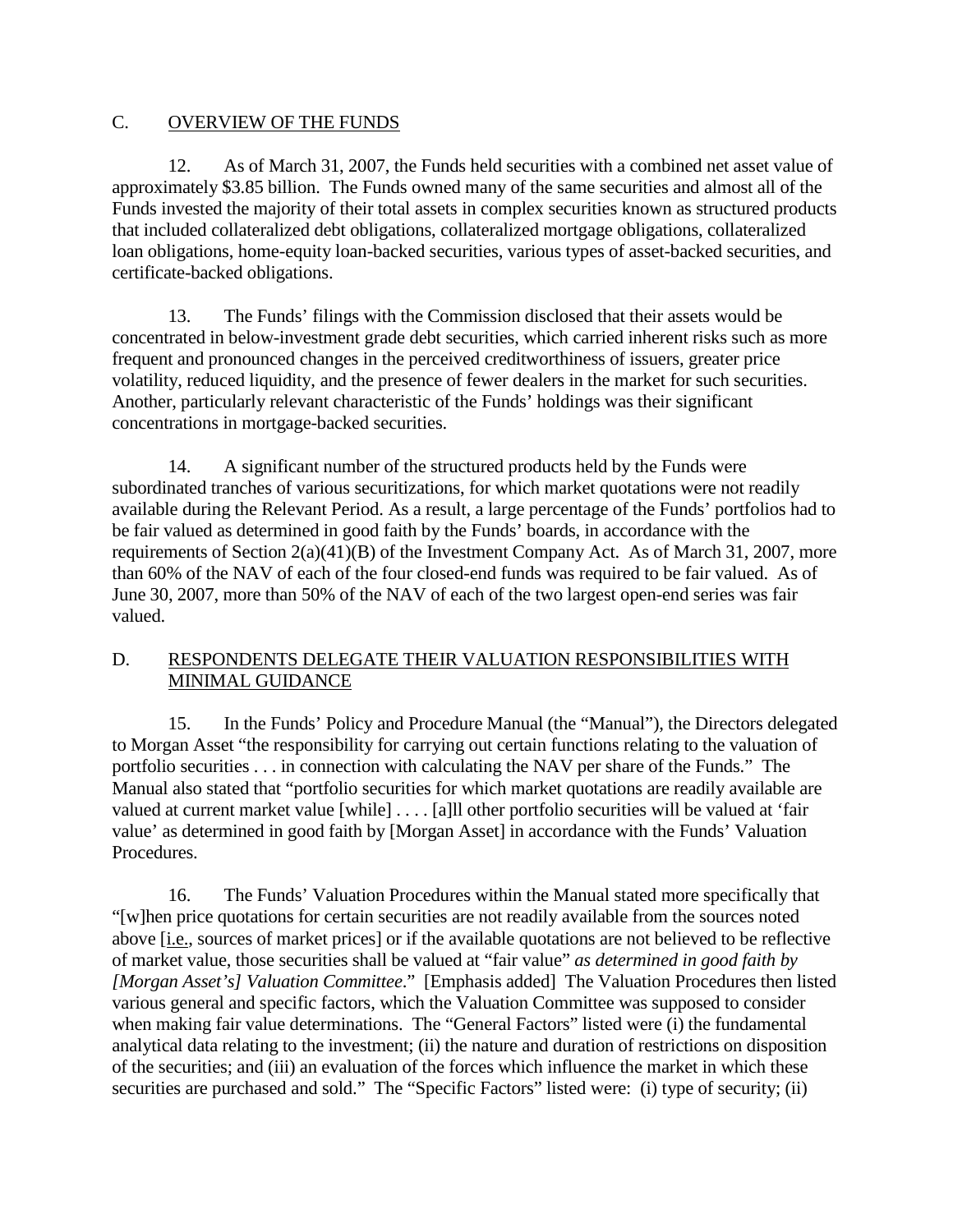financial statements of the issuer; (iii) cost at date of purchase (generally used for initial valuation); (iv) size of the Fund's holding; for restricted securities, (v) any discount from market value of restricted securities of the same class at the time of purchase; (vi) the existence of a shelf registration for restricted securities; (vii) information as to any transactions or offers with respect to the security; (viii) special reports prepared by analysts; (ix) the existence of merger proposals, tender offers or similar events affecting the security; and (x) the price and extent of public trading in similar securities of the issuer or comparable companies."

17. Other than listing these factors, which were copied nearly verbatim from ASR 118, the Valuation Procedures provided no meaningful methodology or other specific direction on *how* to make fair value determinations for specific portfolio assets or classes of assets. For example, there was no guidance in the Valuation Procedures on how the listed factors should be interpreted, on whether some of the factors should be weighed more heavily or less heavily than others, or on what specific information qualified as "fundamental analytical data relating to the investments" or "forces that influence the market in which these securities are bought and sold" for particular types of securities held by the Funds. Additionally, the Valuation Procedures did not specify what valuation methodology should be employed for each type of security or, in the absence of a specified methodology, how to evaluate whether a particular methodology was appropriate or inappropriate. Also, the Valuation Procedures did not include any mechanism for identifying and reviewing fair-valued securities whose prices remained unchanged for weeks, months and even entire quarters.

18. The Directors did not provide any other guidance—either written or oral—on how to determine fair value beyond what was stated in the Valuation Procedures.

19. The "Written Reports of Fair Value Determinations" subsection of the Valuation Procedures contained the only procedures regarding information required to be provided to the Directors. It stated that "[u]pon making a determination as to the fair value of a security, the Valuation Committee shall maintain a written report documenting the manner in which the fair value of a security was determined and the accuracy of the valuation made based on the next reliable public price quotation for that security," and further required that the Valuation Committee create and provide to the Directors for review "[q]uarterly reports listing all securities held by the Fund that were fair valued during the quarter under review, along with explanatory notes for the fair values assigned to the securities."

# E. THE FUNDS' ACTUAL FAIR VALUATION PRACTICES

20. In practice, the task of assigning fair values on a daily basis was performed by Fund Accounting, which consisted of Morgan Keegan employees.

21. In determining fair value, Fund Accounting did not use any reasonable analytical method to arrive at fair value. For example, neither Fund Accounting nor the Valuation Committee used a pricing model or made any real effort to analyze future cash flows that a particular bond in the portfolio would likely generate.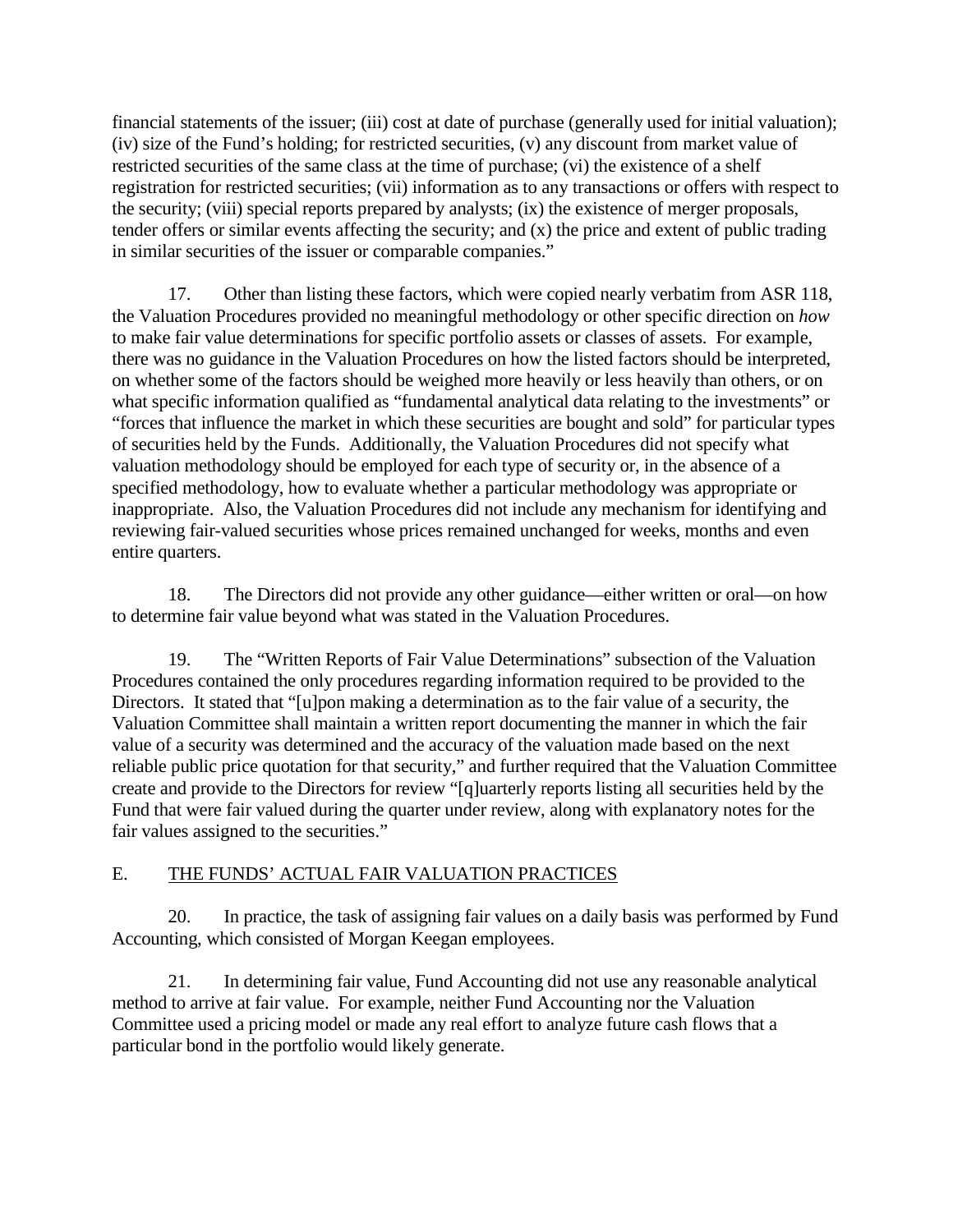22. Under the actual fair valuation process, Fund Accounting typically set a security's initial fair value as its purchase price (its cost) and, thereafter, left that fair value unchanged unless a sale or a price confirmation indicated a more than 5% variance from the previously assigned fair value. In addition, Kelsoe occasionally contacted Fund Accounting, by email or other means, and specified prices for particular securities. Without any explanation of his basis for such prices, Fund Accounting routinely accepted the prices provided by Kelsoe.

23. Shortly after each month end, Fund Accounting randomly selected and sought price confirmations for as few as 10% of the Funds' securities that were required to be fair valued, except for March and June when, in connection with annual audits, confirmations were sought for 100% of the fair valued securities. The price confirmations were essentially opinions on price from broker-dealers, rather than bids or firm quotes. The price confirmations virtually always contained disclaimers explicitly making clear that the dealer providing the price confirmation was not offering to buy the security at the stated price. In addition, the price confirmations were generally sought for month-end prices, but were obtained several weeks after the respective monthends. Accordingly, they could not have sufficed as the primary valuation method, given the openend Fund series' obligation to timely price the securities.

24. Although these monthly price confirmations could not suffice as the primary valuation method, Fund Accounting regularly relied on them when making daily fair value determinations. For example, if a month end price confirmation showed a price more than 5% different than the Funds' current price for that security, Fund Accounting would typically consult the portfolio manager on how to price that security.

25. The Valuation Procedures contained a section entitled "Price Override Procedures," which provided that the Adviser could "override prices provided by a pricing service or brokerdealer only when it had a reasonable basis to believe that the price . . . does not accurately reflect the fair value of the portfolio security." The section further provided that "the basis for overriding the price shall be documented and provided to the Valuation Committee for its review." Because the Valuation Committee and Fund Accounting interpreted this provision as applying only to broker-dealer quotes (i.e., actual offers to buy or sell), the Valuation Committee did not receive notice or explanation when Fund Accounting chose to ignore the price confirmations. The Respondents knew or should have known that Fund Accounting relied heavily on price confirmations when making fair valuation decisions, but that there was nothing requiring Fund Accounting to identify or explain those instances where the price confirmations differed materially from the Funds' price.

26. In the event a price confirmation indicated a more than 5% variance from the previously assigned fair value, Fund Accounting effectively allowed the portfolio manager to select the fair value. The portfolio manager took advantage of the fact that Fund Accounting allowed him to arbitrarily set values without a reasonable basis and did so in a way that postponed the degree of decline in the NAVs of the Funds which should have occurred during the Relevant Period.

27. The Valuation Committee, which consisted of Fund officers and Fund Accounting employees, was responsible according to the Funds' procedures for overseeing the fair valuation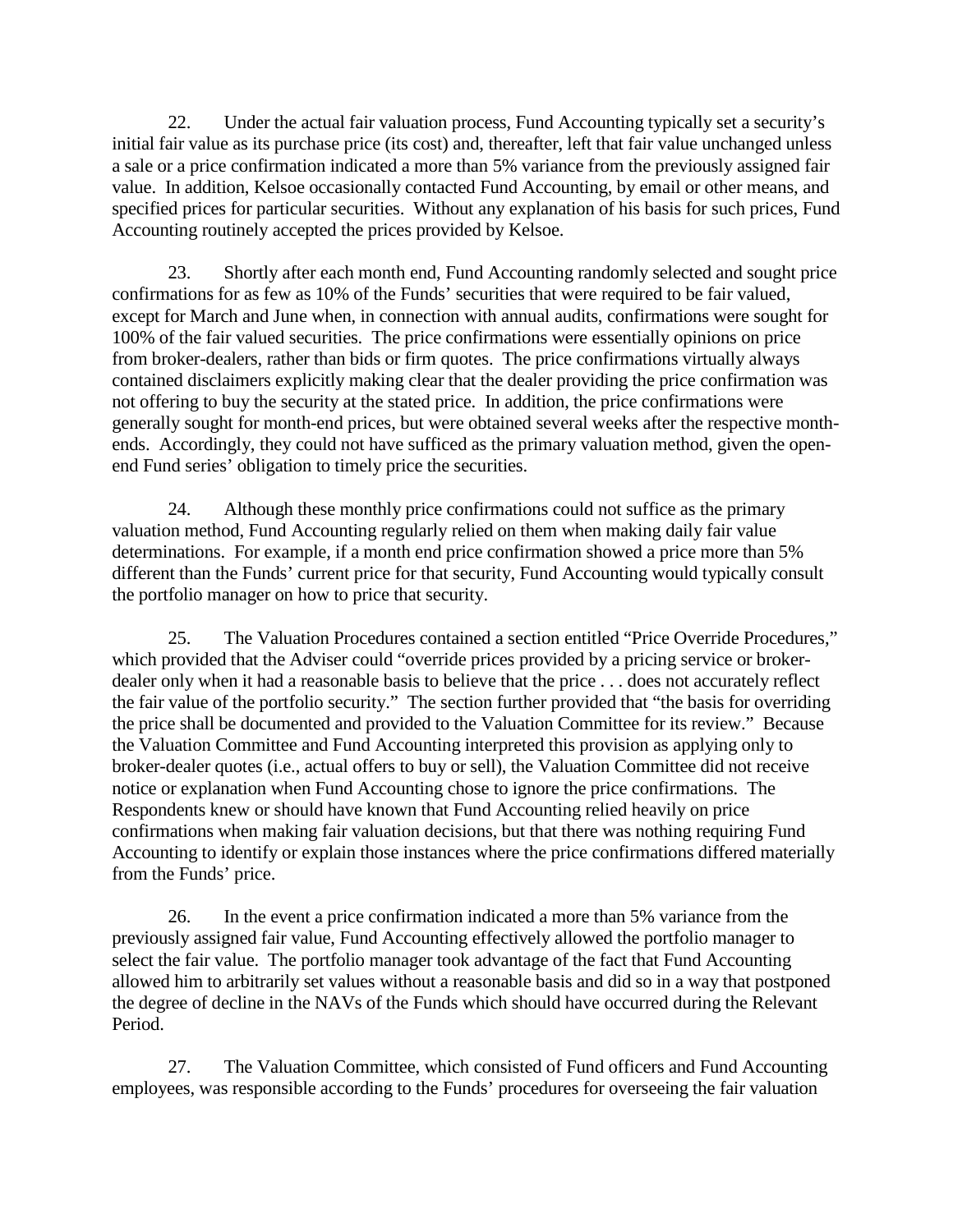process. During most of the Relevant Period, the Valuation Committee met monthly, but received insufficient information as to the basis of the fair values assigned to various securities. Specifically, the Valuation Committee received Security Sales reports for the Funds (described in greater detail below), brief explanations for greater-than-5% variances therein, and price confirmations obtained from broker-dealers.

28. The Valuation Committee reviewed pricing information provided by Fund Accounting. The pricing test typically employed by the Valuation Committee was a comparison included in the Security Sales reports of sales prices to previously assigned fair values. And while the Valuation Committee did receive the price confirmations that Fund Accounting solicited from independent broker-dealers, the Valuation Committee did not perform any additional tests to validate the fair values of portfolio securities that had not been sold or confirmed from a brokerdealer*.* Less than 25% of the approximately 350 securities held by the Funds that were required to be fair valued were actually sold in the first six months of 2007 and price confirmations were sought for as few as 10% of the fair valued securities through broker-dealers on a monthly basis.

# F. THE DIRECTORS FAILED TO SATISFY THEIR FAIR VALUATION OBLIGATIONS

29. Throughout the Relevant Period, the Directors did not know and did not inquire what methodology was used by Fund Accounting and the Valuation Committee to fair value particular securities or types of securities. The information and reports provided to Directors at their board meetings did not provide sufficient information for the Directors to understand whatever methodology was being used by Fund Accounting to fair value securities. For example, at each quarterly board meeting the Directors received a list of the Funds' portfolio securities that were required to be fair valued and the fair values assigned to each security. However, there was no way a Director could determine from the list the type of security, the basis for a particular assigned fair value, or whether that price had changed from prior quarters. Furthermore, while the Directors did meet more frequently to discuss the Funds' holdings and did inquire about liquidity and valuation after being contacted by the SEC staff with valuation-related concerns in July 2007, the Directors still never asked specific questions about how the Funds' assets were being valued and how those values were being tested.

30. The Directors received at each quarterly board meeting three other documents relating to fair value determinations. The three documents were: (i) a "Report from the Joint Valuation Committee [of the Funds];" (ii) a "Fair Valuation Form" for each of the Funds; and (iii) "Security Sales" reports for each of the Funds.

31. The *Report from the Joint Valuation Committee* was a one-page, two-paragraph, narrative that was largely uninformative. Typical language contained in this report for the quarterly board meetings in November 2006, January 2007 and May 2007, said: "The Valuation Committee met three times during the [preceding] calendar quarter[.] . . . The values of internallypriced securities were randomly confirmed with third parties and no material exceptions were noted. The Valuation Committee feels that all securities are being fairly priced and there are no material misstatements." The report did not, however, state how fair values were determined, and gave no details on how fair valued securities, which it referred to as "internally-priced securities," were "randomly confirmed with third parties."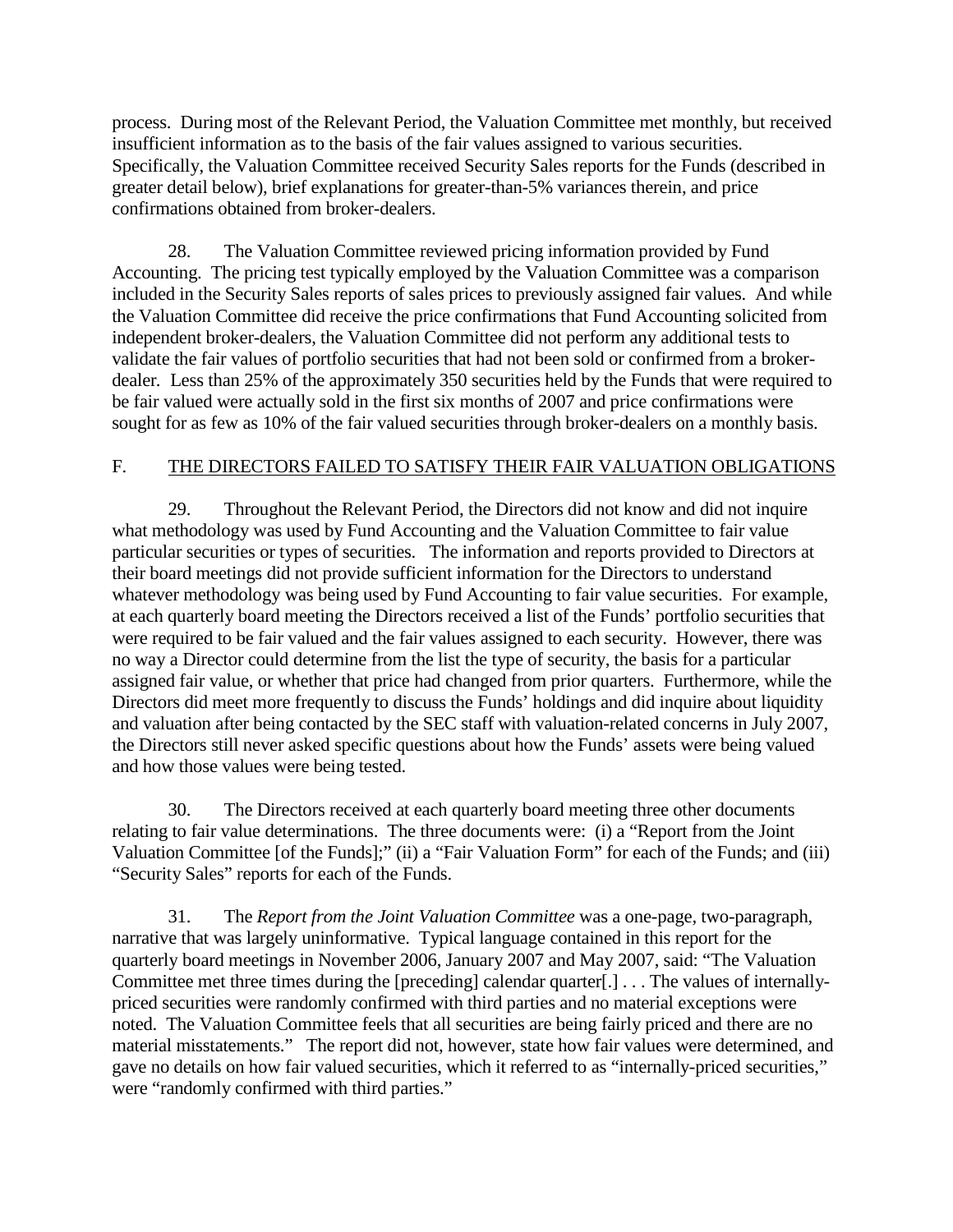32. Although price confirmations played a significant role in the Funds' fair valuation process, the Directors never established any guidelines regarding the use of price confirmations, such as how frequently they should be requested for any particular type of security, or the selection of broker-dealers used to provide such price confirmations. Nor did the Directors require any review to identify those securities for which no price confirmation had been obtained for a particular length of time.

33. The second document received quarterly by the Directors for each of the Funds was called a "*Fair Valuation Form*," which also contained boilerplate phraseology. Specifically, next to the words "Basis/Source/Method For Determining Price Used" was the same reoccurring phrase: "[i]nternal matrix based on actual dealer prices and/or Treasury spread relationships provided by dealers." There was no explanation of the "internal matrix" and no indication of what was meant by the terms "actual dealer prices" or "Treasury spread relationships provided by dealers." The Directors did not understand how the matrix operated.

34. Meaningful "explanatory notes for the fair values assigned to the securities" were not presented, quarterly or otherwise, to the Directors, despite the fact that the Valuation Procedures required that the Directors receive them on a quarterly basis. Furthermore, the Directors never followed up to request that such explanatory notes or any other specific information regarding the basis for the values assigned be provided to them.

35. Contrary to the statements in the Fair Valuation Form, the internal matrix was only used to price approximately 12% of the securities held by the four closed-end Funds' that were required to be fair valued as of March 31, 2007.

36. The "*Security Sales*" report for the Funds listed information about the securities sold in each Fund in the preceding quarter, including: (1) par value sold; (2) sales price; (3) the previous day's assigned price; (4) whether it was priced externally or internally, *i.e.*, fair valued; (5) the resulting variance; and (6) the impact on the Fund.

37. The utility of the Security Sales reports in the review of valuations was limited, because the reports included no information about securities that *had not been sold*—a very important category given the fact that securities that were required to be fair valued constituted a majority of Fund assets and less than 25% of the securities held by the Funds that were required to be fair valued were sold in the first six months of calendar 2007.

38. As a result of the Directors' causing the Funds to fail to adopt and implement reasonable procedures, the NAVs of the Funds were materially misstated at least from March 31, 2007 through August 9, 2007. Consequently, the prices at which the open-end Fund sold, redeemed, and repurchased its shares were also inaccurate. Additionally, at least one registration statement and other reports filed with the Commission by the Funds contained NAVs as of dates within the Relevant Period that were materially misstated. Included among these was a Form N-1A, filed by the Select Fund on October 29, 2007 that contained NAVs as of June 30, 2007 that were materially misstated.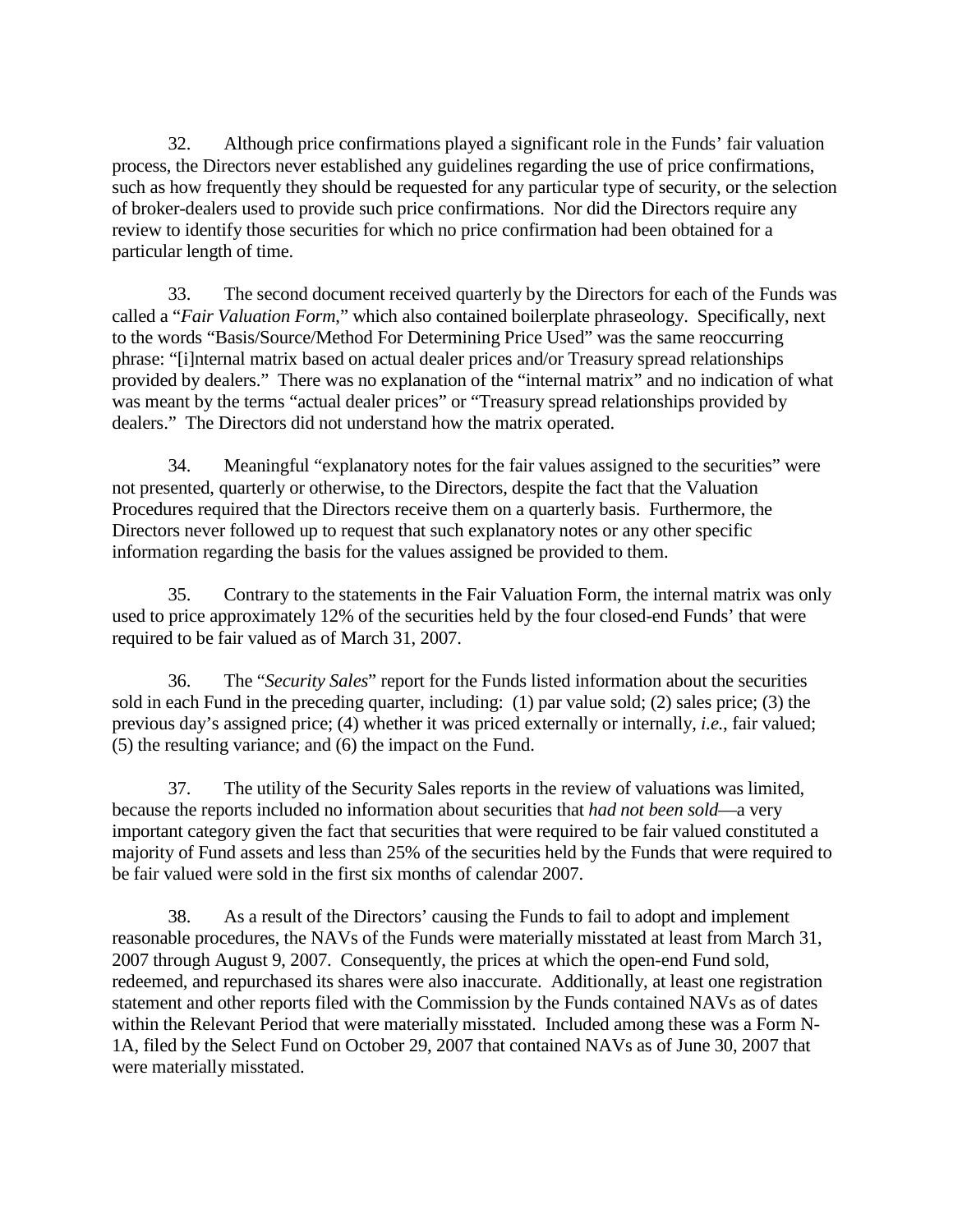# G. VIOLATIONS

39. As a result of the conduct described above, Respondents caused the open-end Fund series' violations of Rule 22c-1 under the Investment Company Act, which makes it unlawful for registered investment companies issuing redeemable securities, persons designated in such issuer's prospectus as authorized to consummate transactions in such securities, and principal underwriters of, or dealers in such securities, to sell, redeem, or repurchase such securities except at a price based on the current net asset value of such security.

40. As a result of the conduct described above, Respondents caused the Funds' violations of Rule 30a-3(a) under the Investment Company Act. That rule requires that registered management investment companies maintain internal control over financial reporting. The term "internal control over financial reporting" is defined in paragraph (d) of the rule as a process designed by or under the supervision of the registered management investment company that provides reasonable assurance regarding the reliability of financial reporting and the preparation of financial statements for external purposes in accordance with generally accepted accounting principles.

41. As a result of the conduct described above, Respondents caused the Funds' violations of Rule 38a-1 under the Investment Company Act. That rule requires that registered investment companies adopt and implement written policies and procedures reasonably designed to prevent violation of the federal securities laws by the fund, including policies and procedures that provide for the oversight of compliance by the fund's investment adviser. The Funds failed to adopt and implement meaningful fair-valuation methodologies and related procedures.

42. As a result of the conduct described above, Respondents willfully caused to be made in a registration statement filed with the Commission under the Investment Company Act a statement which was at the time and in the light of the circumstances under which it was made false or misleading with respect to a material fact, or omitted to state in such registration statement a material fact which was required to be stated therein.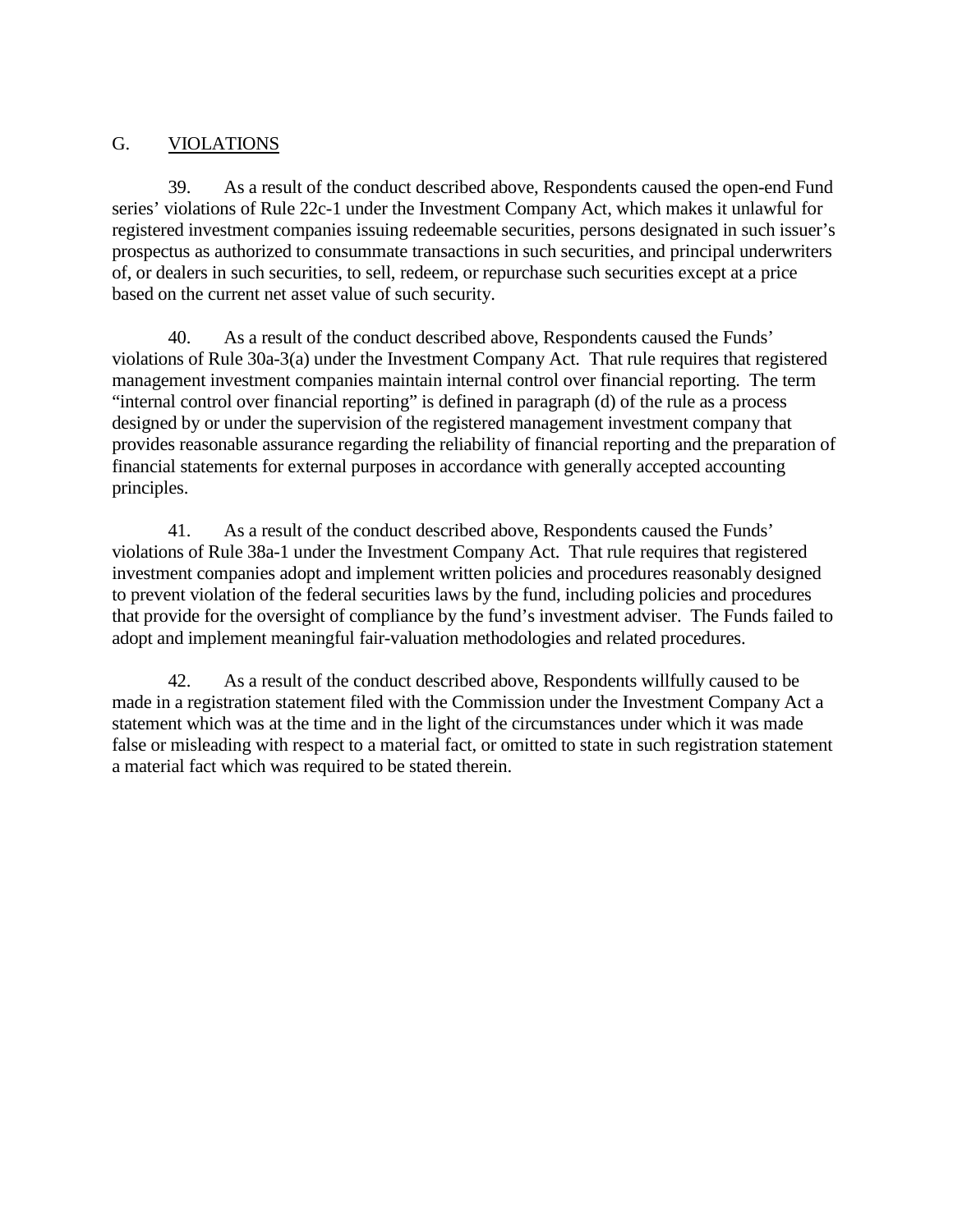In view of the allegations made by the Division of Enforcement, the Commission deems it necessary and appropriate in the public interest that public administrative and cease-and-desist proceedings be instituted to determine:

A. Whether the allegations set forth in Section II are true and, in connection therewith, to afford Respondents an opportunity to establish any defenses to such allegations;

B. What, if any, remedial action is appropriate in the public interest against Respondents pursuant to Section 9(b) of the Investment Company Act including, but not limited to, civil penalties pursuant to Section 9(d) of the Investment Company Act; and

C. Whether, pursuant to Section 9(f) of the Investment Company Act, Respondents should be ordered to cease and desist from committing or causing violations of and any future violations of Rules 22c-1, 30a-3(a) and 38a-1, promulgated under the Investment Company Act.

IV.

IT IS ORDERED that a public hearing for the purpose of taking evidence on the questions set forth in Section III hereof shall be convened not earlier than 30 days and not later than 60 days from service of this Order at a time and place to be fixed, and before an Administrative Law Judge to be designated by further order as provided by Rule 110 of the Commission's Rules of Practice, 17 C.F.R. § 201.110.

IT IS FURTHER ORDERED that Respondents shall file an Answer to the allegations contained in this Order within twenty (20) days after service of this Order, as provided by Rule 220 of the Commission's Rules of Practice, 17 C.F.R. § 201.220.

If a Respondent fails to file the directed answer, or fails to appear at a hearing after being duly notified, the Respondent may be deemed in default and the proceedings may be determined against him upon consideration of this Order, the allegations of which may be deemed to be true as provided by Rules 155(a), 220(f), 221(f) and 310 of the Commission's Rules of Practice, 17 C.F.R. §§ 201.155(a), 201.220(f), 201.221(f) and 201.310.

This Order shall be served forthwith upon Respondents personally or by certified mail.

IT IS FURTHER ORDERED that the Administrative Law Judge shall issue an initial decision no later than 300 days from the date of service of this Order, pursuant to Rule 360(a)(2) of the Commission's Rules of Practice.